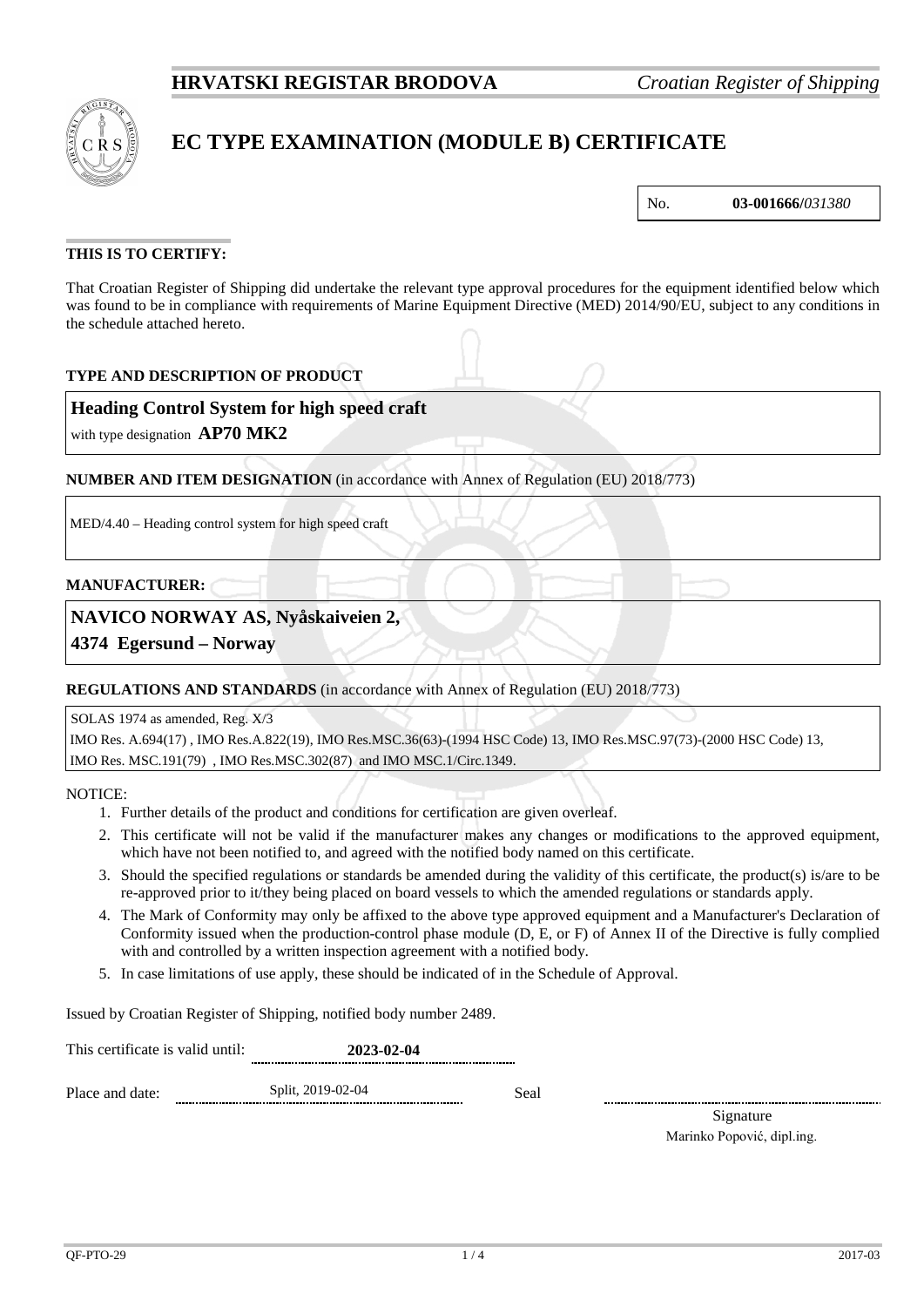# **THE SCHEDULE OF APPROVAL**

#### **1. PRODUCT DESCRIPTION**

 *AP70 MK2 Heading control system for high speed craft consists of the following components:*

|                  | Item name                                                                                                                                                                             | Description                                                                                                                                                                                                                                                               | SW ver.                                                                                | Location                                                                                                          |
|------------------|---------------------------------------------------------------------------------------------------------------------------------------------------------------------------------------|---------------------------------------------------------------------------------------------------------------------------------------------------------------------------------------------------------------------------------------------------------------------------|----------------------------------------------------------------------------------------|-------------------------------------------------------------------------------------------------------------------|
| $\mathfrak{1}$ . | Operator units:                                                                                                                                                                       |                                                                                                                                                                                                                                                                           |                                                                                        |                                                                                                                   |
|                  | $AP70$ MK2                                                                                                                                                                            | Control Unit                                                                                                                                                                                                                                                              | 1.0.0.x                                                                                | Exposed                                                                                                           |
| 2.               | Remote operator units:<br>OS80 (optional)<br>FU80 (optional)<br>NF80 (optional)<br>R3000X (optional)                                                                                  | Non follow up quick stick lever<br>Follow up lever<br>Non follow up lever<br>Portable remote control                                                                                                                                                                      | 1.3.xx<br>1.3.xx<br>1.3.xx<br>NA                                                       | Exposed<br>Exposed<br>Exposed<br>Portable                                                                         |
|                  | JS10 (optional)                                                                                                                                                                       | Non follow up lever                                                                                                                                                                                                                                                       | NA                                                                                     | Protected                                                                                                         |
|                  | S35 (optional)                                                                                                                                                                        | Non follow up lever                                                                                                                                                                                                                                                       | NA                                                                                     | Exposed                                                                                                           |
|                  | S9 (optional)                                                                                                                                                                         | Non follow up lever                                                                                                                                                                                                                                                       | NA                                                                                     | Exposed                                                                                                           |
| $\mathfrak{Z}$ . | Computers:<br>$AC80A$ or<br>AC80S or<br>AC85 and with max $5**$<br>optional computers of<br>any combination below<br>AC80A<br>AC80S<br>AD80<br><b>SD80</b><br>***<br>SG05 PRO<br>AC85 | With AD80 and SI80 board<br>With SD80 and SI80 board<br>With SI80 and optional boards *<br>With AD80 and SI80 board<br>With SD80 and SI board<br>With AD80 board<br>With SD80 board<br>Network gateway (Simnet/CAN for steering system)<br>With SI80 and optional boards* | 1.3.xx<br>1.3.xx<br>1.3.xx<br>1.3.xx<br>1.3.xx<br>1.3.xx<br>1.3.xx<br>1.3.xx<br>1.3.xx | Protected<br>Protected<br>Protected<br>Protected<br>Protected<br>Protected<br>Protected<br>Protected<br>Protected |
| $\overline{4}$ . | Interface units:<br>CZone<br><i>SI80</i>                                                                                                                                              | Network interface (Simnet)<br>With SI80 interface board (serial)                                                                                                                                                                                                          | 2.x<br>1.3.xx                                                                          | Protected<br>Protected                                                                                            |

*NOTE \* - AC85 may have any combination of optional boards – AD80 (max 3) / SD80 (max 3) / AC70 (max2), NOTE \*\* - Max 2 if SG05 PRO is installed, NOTE\*\*\* - Max 1.*

## **2. APPLICATION/LIMITATION OF USE**

*AP70 MK2 Heading control system for high speed craft is tested for compliance with BAM requirements – IMO Res.MSC.302(87). System is to be installed in a protected environment.*

#### 3. **DESIGN DRAWINGS AND SPECIFICATIONS**

*AP70 MK2 – System Block Diagram , item number-AP70MK2-SYS-001; AP70MK2 – Concept Freeze, item number-AP70MK2-MEC-001; AP70 MK2 – Operator Manual, item number - 988-12375-001; AP70 MK2 – Installation Manual, item number - 988-12374-001; FU80, NF80, QS80 – User Guide, item number - 988-10199-004; RF70N Rudder Feedback – Instruction, item number - 988-10617-001; Simrad GI51 Gyro Interface – Manual, item number - 20221594/Cb; Simrad Precision-9 Compass, item number – 985-11190-001.*

#### **4. TYPE TEST RECORDS/LABORATORY RECOGNITION STATUS**

*Environmental testing – IEC 60945(2002) including Corrigendum 1(2008); Serial interface testing – IEC 61162-1(2016) & IEC 61162-2 (1998); NMEA 2000 standard – IEC61162-3(2008); Presentation of navigation information – IEC 62288 Ed.2 (2014-07); Performance test – ISO 16329 (2003); Performance testing, Heading repeater for High Speed Craft – ISO 16328 (2014) sec. 4.4-4.6 & 6.8; CRS letter of approval – 274/TSE/VB/031380 dated 2019-02-01.*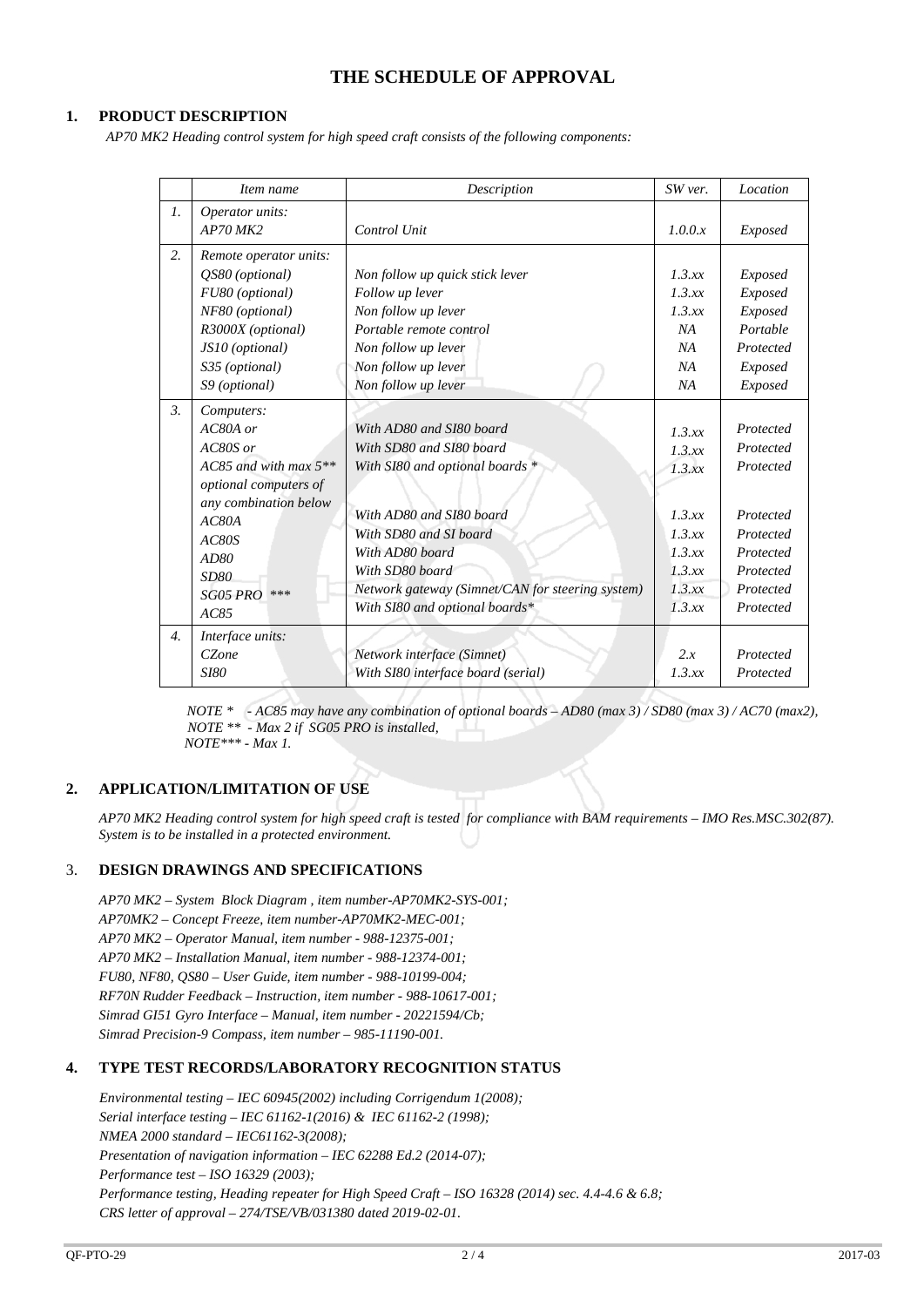### **5. MATERIALS OR COMPONENTS REQUIRED TO BE TYPE APPROVED OR TYPE TESTED**

*This approval remains valid for subsequent minor software amendments, as allowed by the SW 1.0.0.x format (x=a numeral), where written details of any such modification have been submitted to and accepted by the approvals authority.*

#### **6. OTHER MATERIALS AND/OR COMPONENT**

*There are several optional units for course detection as well as for rudder feedback as stated in product description table.*

#### **7. PRODUCTION SURVEY REQUIREMENTS**

*The AP70 MK2 for high speed craft shall be supplied by 12 / 24VDC in accordance with Installation Manual.*

#### **8. ONBOARD INSTALLATION AND MAINTENANCE REQUIREMENTS**

*The installation on board shall be verified and tested according to Installation & Operation Manual.*

#### **9. MARKING AND IDENTIFICATION**



*Subject to compliance with the conditions in this Schedule of Approval which forms part of certificate, and those of Articles 9, 10 and 15 of the Directive, the Manufacturer is allowed to affix the "Mark of Conformity" to the Product described herein.*

xxxx/yy *xxxx - the number of the Notified Body undertaking surveillance module (2489 in case of CRS) yy - the last two digits of year mark affixed*

#### 10. **OTHERS**

#### *OPTIONAL EQUIPMENT:*

|    | Item name                                                                                                       | Description                                                                                                                                                                                        | $SW$ ver.                                                       | Location                                                                                                        |
|----|-----------------------------------------------------------------------------------------------------------------|----------------------------------------------------------------------------------------------------------------------------------------------------------------------------------------------------|-----------------------------------------------------------------|-----------------------------------------------------------------------------------------------------------------|
| 1. | Sensors (optional):<br>RC42N<br>CD100A<br><i>CD180</i><br>GI51<br><i>RF300</i><br><i>RF45X</i><br><i>RF14XU</i> | Monitor compass (not for steering)<br>Course detector<br>Course detector<br>Gyro compass interface<br>Rudder feedback unit<br>Rudder feedback unit<br>Rudder feedback unit<br>Rudder feedback unit | 1.3 xx<br>NA<br>1.1 xx<br>1.2 xx<br>NA<br>NA<br>NA<br>$1.2$ .xx | Protected<br><i>Exposed</i><br>Protected<br>Protected<br><i>Exposed</i><br><i>Exposed</i><br>Exposed<br>Exposed |
|    | RF25N<br><b>RF70N</b><br>Precision 9                                                                            | Rudder feedback unit<br>Compass                                                                                                                                                                    | 1.2 xx<br>2.0xx                                                 | Exposed<br>Exposed                                                                                              |